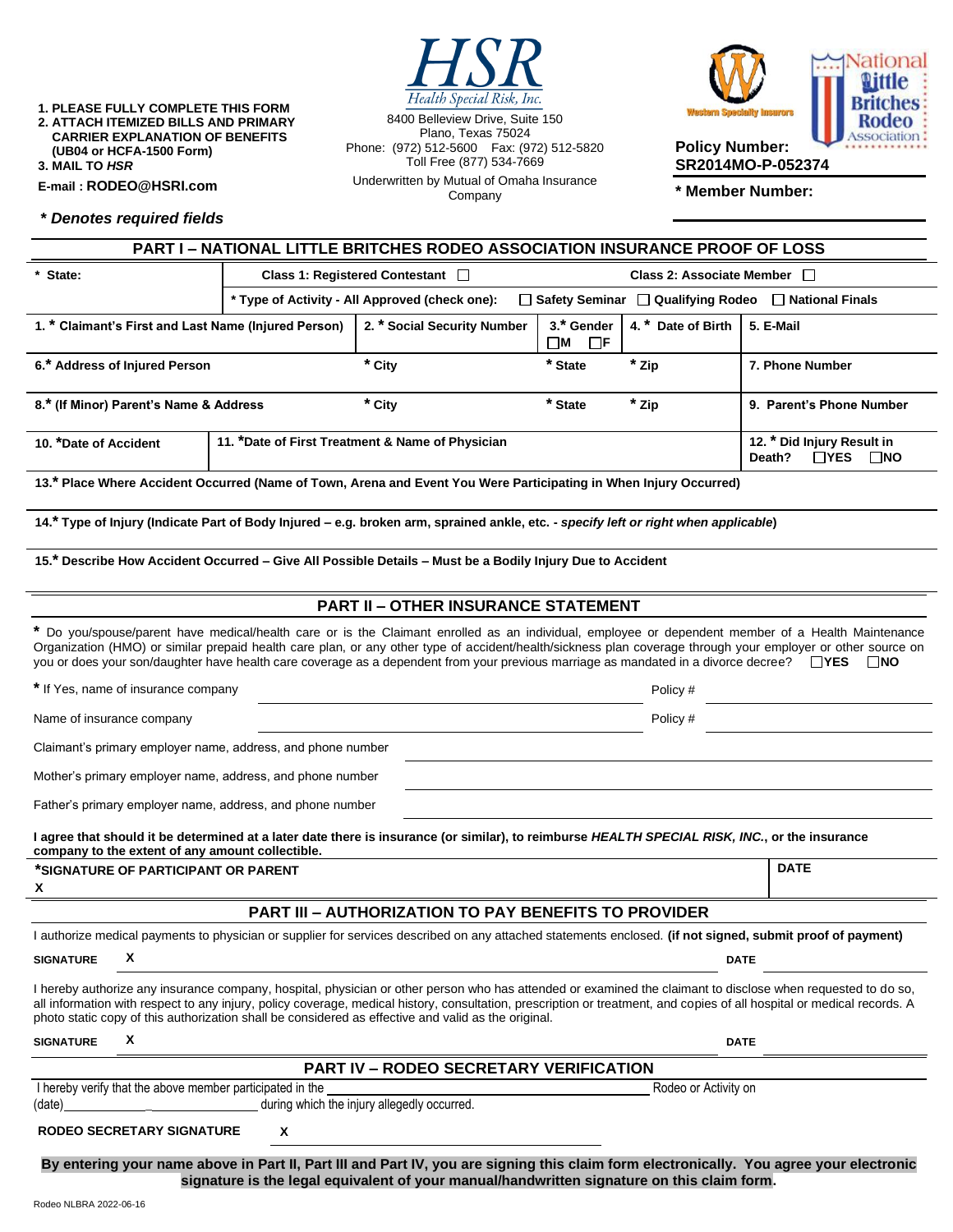# **FRAUD WARNING NOTICES**

Any person who knowingly presents a false of fraudulent claim for payment of loss or benefit or knowingly presents false information in an application for insurance is guilty of a crime and may be subject to fines and confinement in prison.

#### **STATE SPECIFIC PROVISIONS**

**Alabama** Any person who knowingly presents a false or fraudulent claim for payment of a loss or benefit or who knowingly presents false information in an application for insurance is guilty of a crime and may be subject to restitution fines or confinement in prison, or any combination thereof. Alaska A person who knowingly and with intent to injure, defraud, or deceive an insurance company files a claim containing false, incomplete, or misleading information may be prosecuted under state law. **Arizona** For your protection Arizona law requires the following statement to appear on this form. Any person who knowingly presents a false or fraudulent claim for payment of a loss is subject to criminal and civil penalties. **Arkansas Louisiana** Any person who knowingly presents a false or fraudulent claim for payment of a loss or benefit or knowingly presents false information in an application for insurance is guilty of a crime and may be subject to fines and confinement in prison. California For your protection California law requires the following to appear on this form: Any person who knowingly presents false or fraudulent claim for the payment of a loss is guilty of a crime and may be subject to fines and confinement in state prison. **Colorado** It is unlawful to knowingly provide false, incomplete, or misleading facts or information to an insurance company, for the purpose of defrauding or attempting to defraud the company. Penalties may include imprisonment, fines, denial of insurance and civil damages. Any insurance company or agent of an insurance company who knowingly provides false, incomplete, or misleading facts or information to a policyholder or claimant, for the purpose of defrauding or attempting to defraud the policyholder or claimant, with regard to a settlement or award payable for insurance proceeds shall be reported to the Colorado Division of Insurance within the Department of Regulatory Agencies. **Connecticut** This form must be completed in its entirety. Any person who intentionally misrepresents or intentionally fails to disclose any material fact related to a claimed injury may be guilty of a felony. **Delaware Idaho** Any person who knowingly, and with intent to injure, defraud or deceive any insurer, files a statement of claim containing any false, incomplete or misleading information is guilty of a felony. **District of Columbia** WARNING: It is a crime to provide false or misleading information to an insurer, for the purpose of defrauding the insurer or any other person. Penalties include imprisonment and/or fines. In addition, an insurer may deny insurance benefits if false information materially related to a claim was provided by the applicant. Florida Any person who knowingly and with intent to injure, defraud, or deceive any insurer files a statement of claim containing any false, incomplete, or misleading information is guilty of a felony of the third degree. Hawaii For your protection, Hawaii law requires you to be informed that presenting a fraudulent claim for payment of a loss or benefit is a crime punishable by fines or imprisonment, or both. Indiana A person who knowingly and with intent to defraud an insurer files a statement of claim containing any false, incomplete, or misleading information commits a felony. **Kentucky** Any person who knowingly and with intent to defraud any insurance company or other person files a statement of claim containing any materially false information or conceals, for the purpose of misleading, information concerning any fact material thereto commits a fraudulent insurance act, which is a crime. Maine It is a crime to knowingly provide false, incomplete or misleading information to an insurance company for the purpose of defrauding the company. Penalties may include imprisonment, fines, or denial of insurance benefits. **Maryland** Any person who knowingly and willfully presents a false or fraudulent claim for payment of a loss or benefit or who knowingly and willfully presents false information in an application for insurance is guilty of a crime and may be subject to fines and confinement in prison. **Michigan North Dakota South Dakota**  Any person who knowingly and with intent to defraud any insurance company or another person, files a statement of claim containing any materially false information or conceals, for the purpose of misleading information concerning any fact material thereto, commits a fraudulent insurance act, which is a crime and subject the person to criminal civil penalties. **Minnesota** A person who files a claim with intent to defraud or helps commit a fraud against an insurer is guilty of a crime. Nevada Any person who knowingly files a statement of claim containing any misrepresentation or any false, incomplete or misleading information may be guilty o f a criminal act punishable under state or federal law, or both and may be subject to civil penalties. **New Hampshire** Any person who, with a purpose to injure, defraud or deceive any insurance company, files a statement of claim containing any false, incomplete or misleading information is subject to prosecution and punishment for insurance fraud as provided in RSA 638:20. **New Jersey** Any person who includes any false or misleading information on an application for an insurance policy is subject to criminal and civil penalties. New Mexico Any person who knowingly presents a false or fraudulent claim for payment of a loss or benefit or knowingly presents false information in an application for insurance is guilty of a crime and may be subject to civil fines and criminal penalties. New York Any person who knowingly and with intent to defraud any insurance company or other person files and application for insurance, or statement of claim containing any materially false information, or conceals for the purpose of misleading information concerning any material fact material thereto, commits a fraudulent insurance act, which is a crime and shall also be subject to a civil penalty not to exceed five thousand dollars and the stated value of the claim for each such violation. **Ohio** Any person who, with intent to defraud or knowing that he is facilitating a fraud against an insurer, submits an application, or files a claim containing a false or deceptive statement is guilty of insurance fraud. **Oklahoma** WARNING: Any person who knowingly, and with intent to injure, defraud or deceive any insurer, makes any claim for the proceeds of an insurance policy containing any false, incomplete or misleading information is guilty of a felony. **Oregon** Any person who knowingly and with intent to defraud or solicit another to defraud an insurer: (1) by submitting an application, or (2) by filing a claim containing a false statement as to any material fact thereto, may be committing a fraudulent insurance act, which may be a crime and may subject the person to criminal and civil penalties. Pennsylvania Any person who knowingly and with intent to defraud any insurance company or other person files an application for insurance or statement of claim containing any materially false information or conceals for the purpose of misleading, information concerning any fact material thereto commits a fraudulent insurance act, which is a crime and subjects such person to criminal and civil penalties. **Rhode Island West Virginia** Any person who knowingly presents a false or fraudulent claim for payment of a loss or benefit or knowingly presents false information in an application for insurance is guilty of a crime and may be subject to fines and confinement in prison. **Tennessee Virginia Washington** It is a crime to knowingly provide false, incomplete or misleading information to an insurance company for the purpose of defrauding the company. Penalties include imprisonment, fines and denial of insurance benefits. **Texas** Any person who knowingly presents a false or fraudulent claim for the payment of a loss is guilty of a crime and may be subject to fines and confinement in state prison. **Utah** Any person who knowingly presents false or fraudulent underwriting information, files or causes to be filed a false or fraudulent claim for disability compensation or medical benefits or submits a false or fraudulent report or billing for health care fees or other professional services is guilty of a crime and may be subject to fines and confinement in state prison. Utah Workers Compensation claims only.